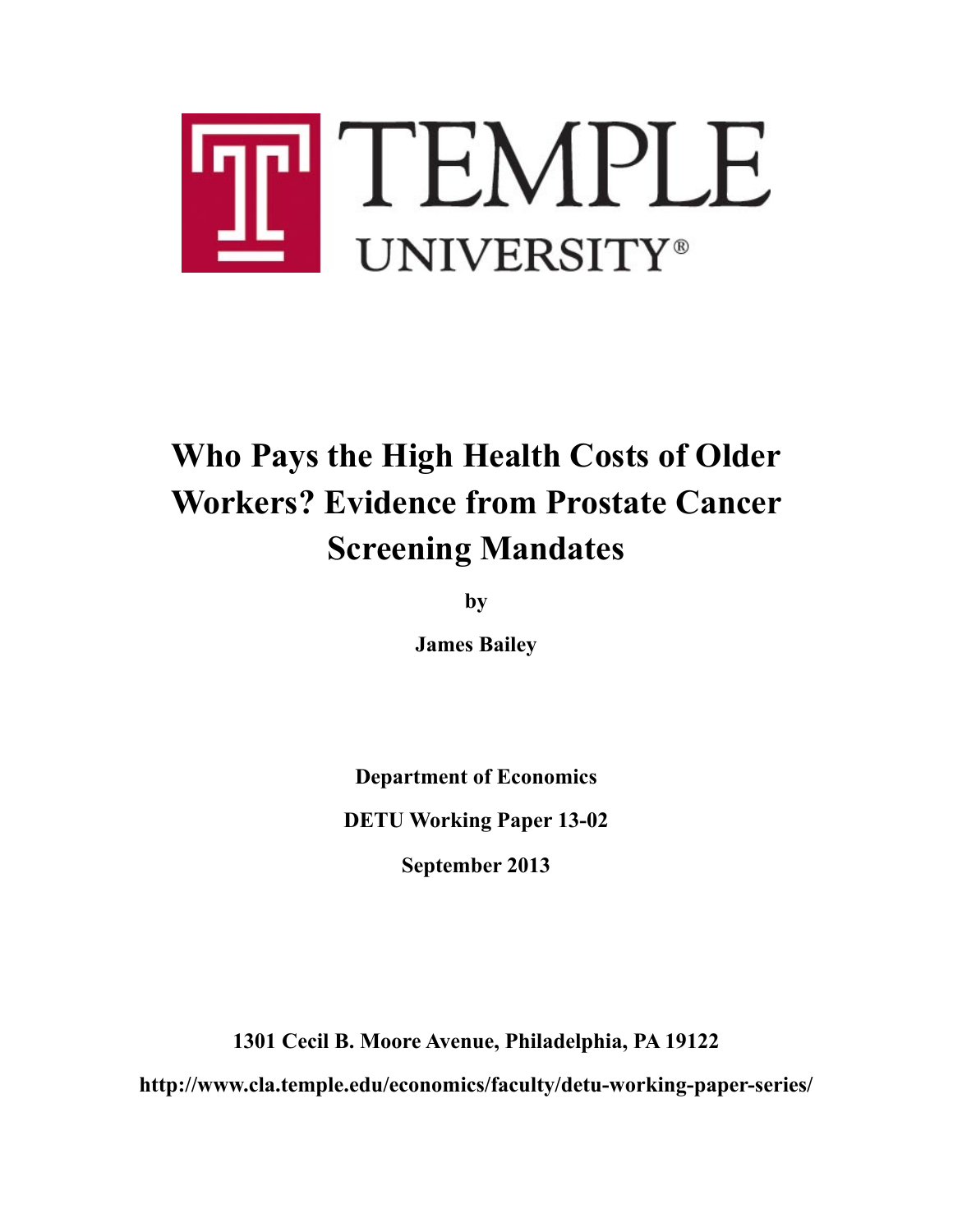# Who Pays the High Health Costs of Older Workers? Evidence from Prostate Cancer Screening Mandates

#### James Bailey

*Temple University, Department of Economics. 1301 Cecil B. Moore Avenue, Ritter Annex 834, Philadelphia, PA 19122, United States. JBailey@temple.edu*

# Abstract

Abstract: Between 1992 and 2009, 30 US states adopted laws mandating that health insurance plans cover screenings for prostate cancer. Because prostate cancer screenings are used almost exclusively by men over age 50, these mandates raise the cost of insuring older men relative to other groups. This paper uses a triple-difference empirical strategy to take advantage of this quasi-random natural experiment in raising the cost of employing older workers. Using IPUMS data from the March Supplement of the Current Population Survey, this paper finds that the increased cost of insuring older workers results in their receiving 2.8% lower hourly wages, being 2% less likely to be employed, and being 0.7% less likely to have employer-sponsored health insurance.

*Keywords:* Older Workers; Prostate Cancer Screening; Health Insurance; Mandated Benefits; Triple-Difference JEL: J20, J30, I13

Acknowledgments: Thanks to Douglas Webber, Anna Chorniy, Eleanor Lewin, Nathan Blascak, Jason Keegan, and the Temple University Dissertation Seminar for helpful comments.

## 1. Introduction

Prostate cancer mandates are state laws that require most private health insurance plans to cover screening tests for prostate cancer. These mandates are now in place in 29 US states. There has been a steady growth in the number of prostate cancer mandates since Delaware and Georgia passed the first laws in 1992. This paper uses a difference-in-difference-in-difference (henceforth triple difference or DDD) strategy to estimate the effects of these mandates on the labor outcomes of older men. Prostate cancer screening is used exclusively by men, and almost exclusively by men over age 50. Therefore, insurance companies and employers know that the cost of this mandate will be generated by one easily identifiable subgroup, rather than by the whole population, and they can be expected to frame their responses to the mandate accordingly.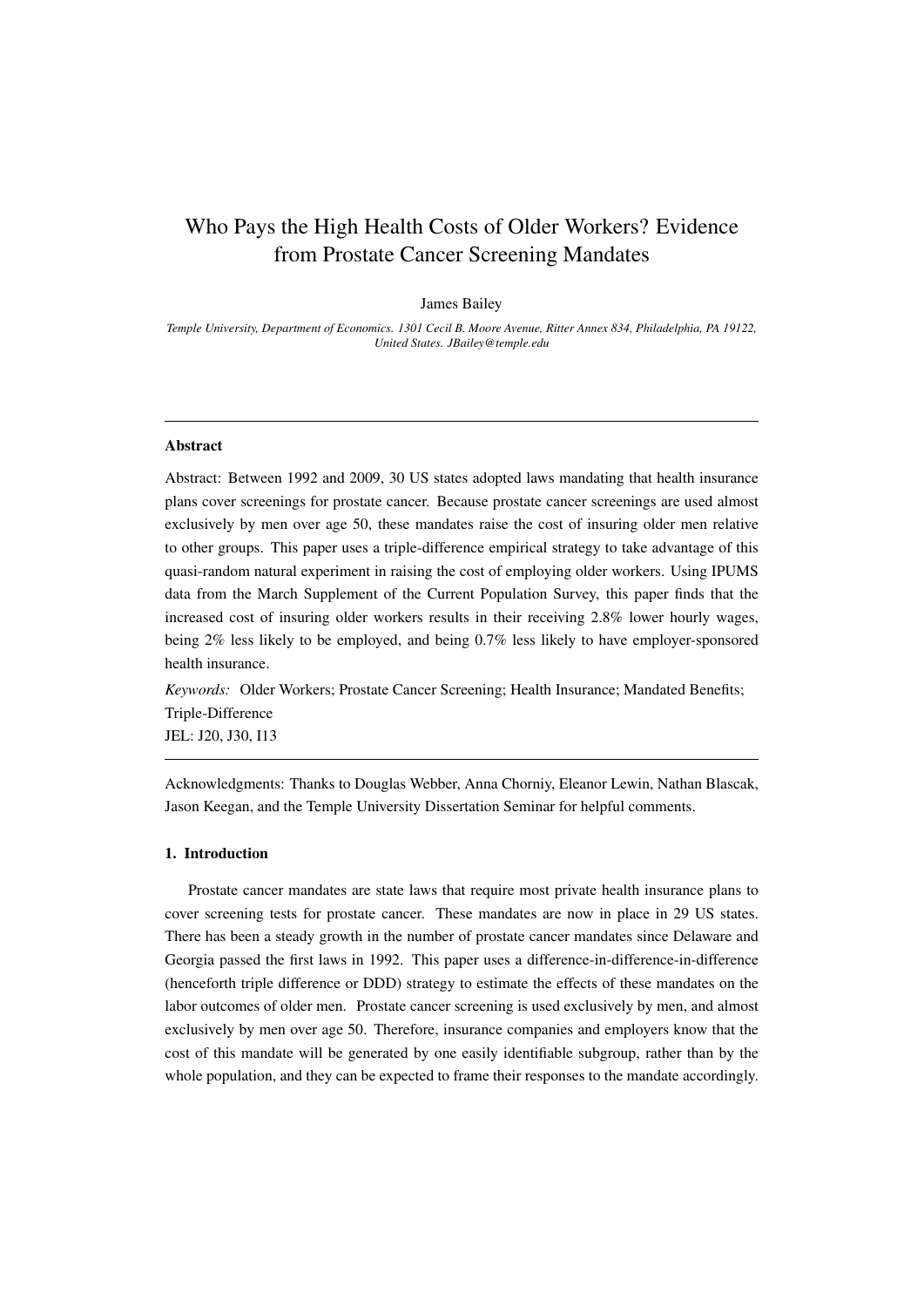Prostate cancer mandates provide a quasi-random natural experiment of increasing health costs for employers. This gives an opportunity to study how workers and employers react to the fact that older workers generally have higher health costs. Previous work has found that the relatively poor health of older workers adversely affects their labor market outcomes both directly (Bound et al. (1999)) and through increased health insurance costs paid by employers (Scott et al. (1995)).

This paper uses 1990 to 2009 data on labor market outcomes and controls from the Integrated Public Use Microdata Series compilation of the March Current Population Survey (IPUMS-CPS), a dataset with approximately 200,000 individual-level observations per year. The particular labor market outcomes studied are employment, hourly wages, and whether or not an individual has employer-provided health insurance. I find that labor markets react strongly to the increased health costs of older workers, resulting in lower levels of money wages, employment, and employer-based health insurance among the older men that prostate cancer screening mandates were intended to help.

Section 2 gives more information on prostate cancer mandates, health insurance mandates in general, and the medical side of prostate cancer. Section 3 describes the data and the empirical strategy of triple-difference estimation. Section 4 gives the econometric results and discusses their robustness and implications. Section 5 concludes.

# 2. Background

# *2.1. Health Insurance Mandates*

Health insurance mandates are common at the state level in the United States, and are applied to many benefits besides prostate cancer screening. Many other specific treatments or conditions receive mandated coverage, from maternity care to infertility treatments to diabetes. Laws mandating that health insurance cover specific treatments or conditions are known as benefit mandates. Other types of mandates may require insurance to cover certain types of providers, such as chiropractors, or certain types of beneficiaries, such as grandchildren. This paper follows most academic work in focusing on benefit mandates, which are the most common type. Industry organizations such as the Council for Affordable Health Insurance and the Blue Cross Blue Shield Associations release annual reports tracking which mandates are in force in each state, the most recent reports being Laudicina et al. (2011) and Bunce and Wieske (2011). The number of mandates in force in the average state has greatly increased over the past 40 years. According to the Council for Affordable Health Insurance, the average number of mandates in each state has gone from 0 in 1960, to 17 in 1992, to 45 in 2011. Every year more mandates are passed, while they are almost never repealed.

There has been a fair amount of academic work on health insurance mandates, which is summarized in the survey articles by Jensen and Morrisey (1999) and Monheit and Rizzo (2007).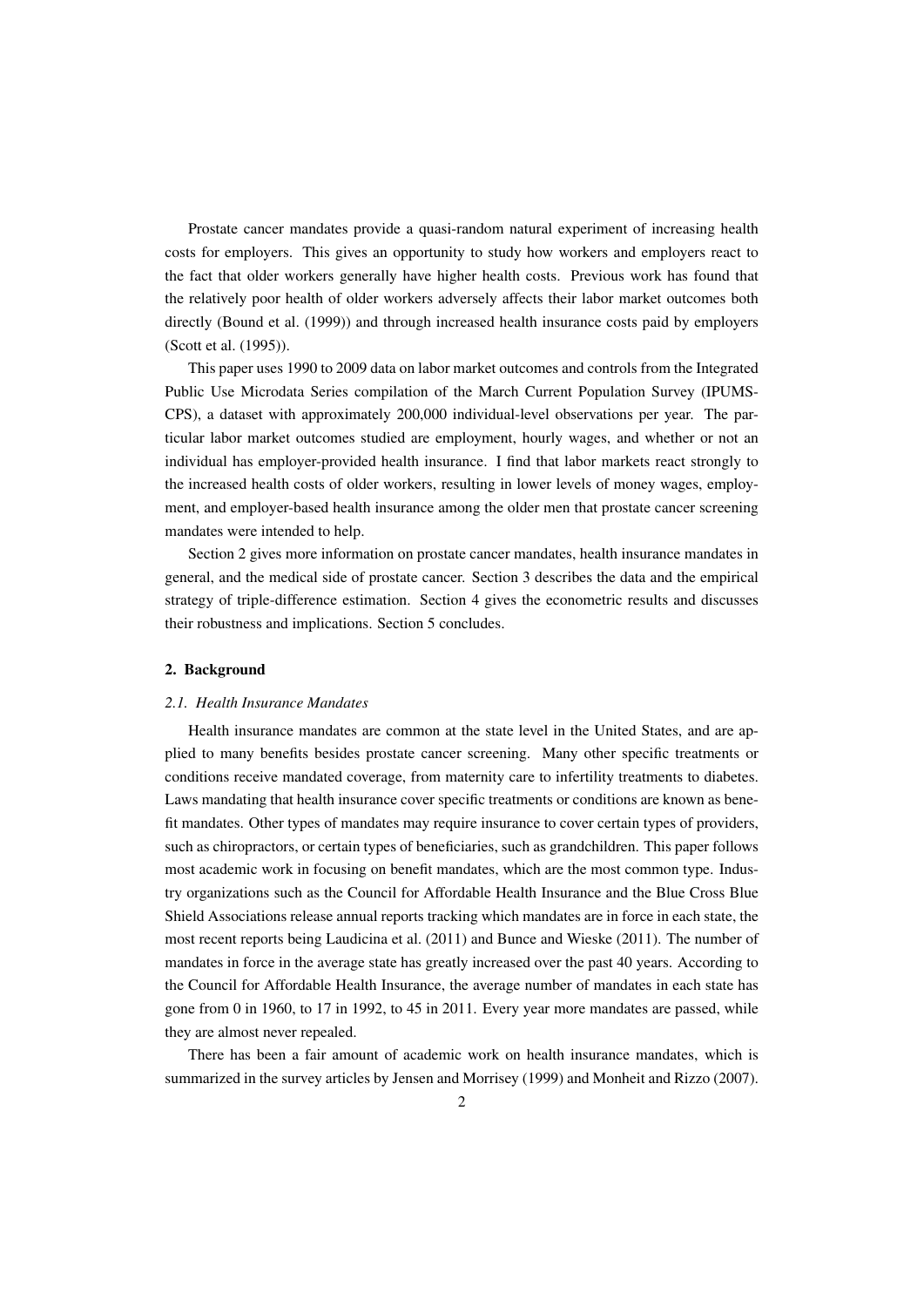One basic effect of mandates often predicted by these papers is an increase in overall insurance premiums, as treatments that were formerly paid out-of-pocket are now paid using insurance, while moral hazard increases total use of the service. Kowalski et al. (2008), LaPierre et al. (2009), and Gohmann and McCrickard (2009) test this hypothesis in the market for individual insurance. Kowalski et al. (2008) and Gohmann and McCrickard (2009) find that mandates tend to cause statistically significant increases in premiums, while LaPierre et al. (2009) find they do not. Gohmann and McCrickard (2009) and LaPierre et al. (2009) find large variations in the effects of different mandates, with some causing large increases in premiums while others cause premiums to decrease. Bailey (2013) tests the effect of mandates on premiums for employerbased group health insurance (which represents the vast majority of the private insurance market), finding that the average mandate causes a statistically significant increase in premiums of 0.44- 1.11%. Bunce and Wieske (2011) use actuarial data to estimate the cost of each mandate, finding that some mandates lead to insurance cost increases of over 5%, while most mandates (including prostate cancer screening) directly increase costs by less than 1%. It is important to keep in mind, however, that each paper cited above estimates the effect of mandates on the premium for an average person, rather than analyzing how mandates could have different costs for different groups.

Most other academic work on mandates has examined their effects on the labor market, starting with Summers (1989). If mandates result in higher insurance premiums, then employers who offer health insurance may reconsider their compensation packages. They may stop offering health insurance, change the composition of insurance plans, or reduce other forms of compensation, such as wages. Gruber (1994b) found that unemployment did not rise after the passage of five particularly costly mandates. He speculated that the mandates did not actually increase the proportion of plans offering the mandated treatments, due to mandate exemptions and a high proportion of plans already offering the treatments. Because of the Employee Retirement Income Security Act of 1974 (ERISA), state mandates do not apply to self-insured firms, which cover about half of all workers.

Kaestner and Simon (2002) also found that the average mandate does not have a statistically significant effect on labor market outcomes for the average person. Van der Goes et al. (2011), by contrast, found that the average mandate reduces the chance that an individual has employerprovided health insurance by 0.2%, and Jensen and Gabel (1992) found that mandates are a major reason that some firms do not offer health insurance. Buchmueller et al. (2011) found that a mandate for employers to offer insurance to full-time workers did not affect wages but did cause employers to hire more mandate-exempt part-time workers. Cseh (2008) found no labor market consequences for mental health parity mandates, which are targeted at a particular group but not one identifiable to employers. Meer and West (2011) argue that those looking for labor market effects of mandates on subgroups like small businesses suffer from small sample bias,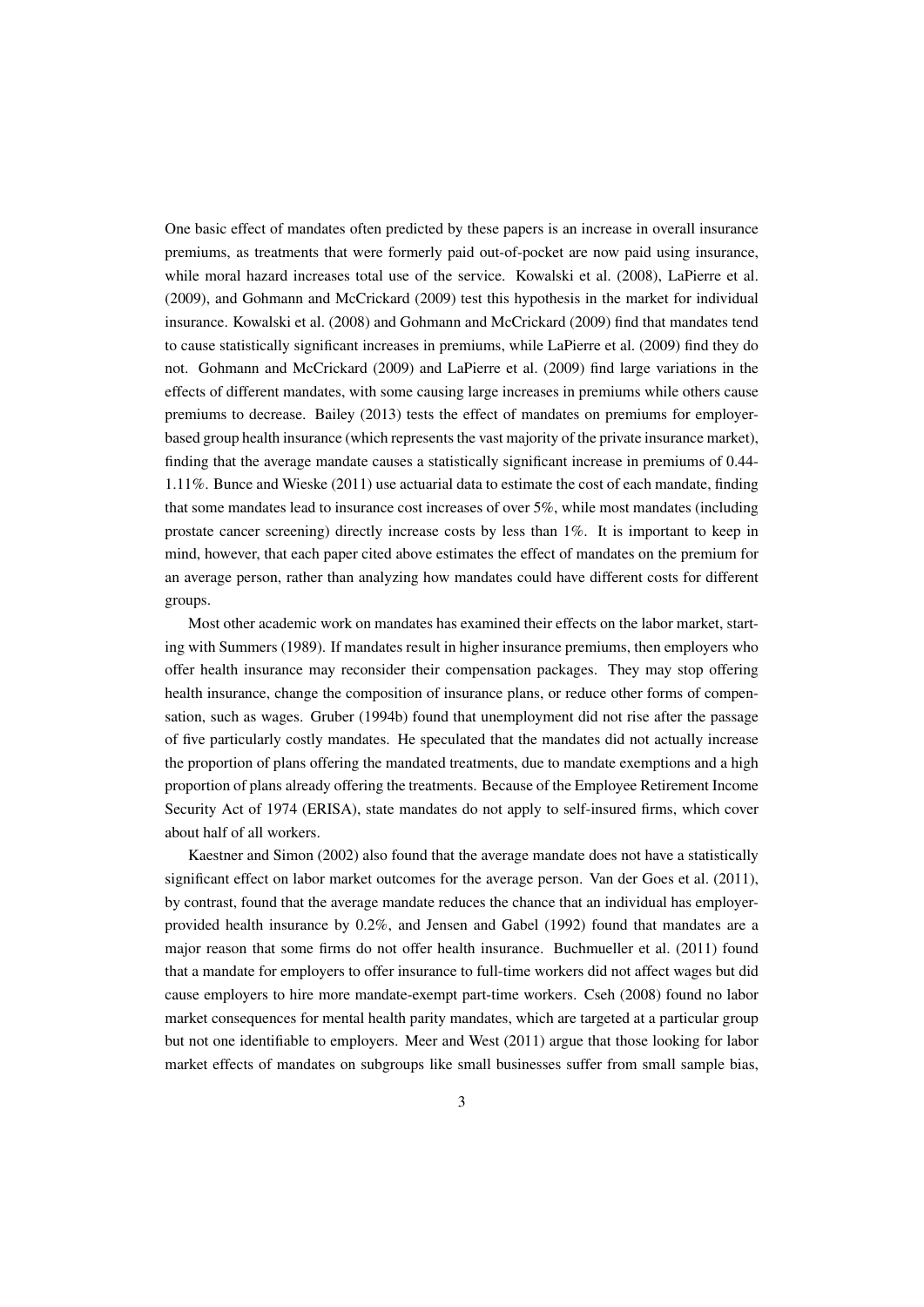even in large datasets like the CPS, leading to high standard errors. In summary, there is mixed evidence that the average health insurance benefit mandate has significant effects for the average person.

The evidence that mandates affect specific identifiable groups is much stronger. Gruber (1994a) found that the cost of mandated maternity care benefits was passed on in its entirety in the form of lower wages for women aged 20-40. Lahey (2012) found that infertility treatment mandates resulted in lower wages and labor supply for women aged 28-42. The cost of a mandate may be too small to notice if it is spread out over all insured people, but it can be significant if it is passed on to one relatively small and identifiable demographic group.

# *2.2. Prostate Cancer Screening*

The basic facts about prostate cancer are well-summarized by the most recent report of the United States Preventative Services Task Force (USPSTF), an independent expert body within the Agency for Health Care Research and Quality. They state that

"Prostate cancer is the most commonly diagnosed non-skin cancer in men in the United States, with a lifetime risk for diagnosis currently estimated at 15.9%. Most cases of prostate cancer have a good prognosis, even without treatment, but some are aggressive; the lifetime risk of dying of prostate cancer is 2.8%. Prostate cancer is rare before age 50 years and very few men die of prostate cancer before age 60 years. Seventy percent of deaths due to prostate cancer occur after age 75 years."

The most common screening test is the Prostate-Specific Antigen (PSA) test, which tests blood serum. Digital Rectal Examinations (DRE) are also sometimes employed. The USPSTF gives the PSA test a grade D recommendation, meaning they recommend against it. Their methodology considers only medical harms and benefits, not financial costs. According to USPSTF (2012), "There is adequate evidence that the benefit of PSA screening and early treatment ranges from 0 to 1 prostate cancer deaths avoided per 1000 men screened... no study found a difference in overall or all-cause mortality." This possible benefit is weighed against the potential harm incurred from screening and treatment. Surgery and radiation used to treat prostate cancer cause enough morbidity and mortality that the USPSTF finds that "there is convincing evidence that PSA-based screening for prostate cancer results in considerable overtreatment and its associated harms."

It is an odd and concerning fact that people in the United States spend so many resources on, and in fact mandate insurance coverage for, medical care that may bring no net benefit. The argument of this paper, however, does not rely on the still-debated claim that prostate cancer screening has no net medical benefit. The econometric strategy used to test the labor market effect of these mandates depends on two facts about prostate cancer screening. One is that it is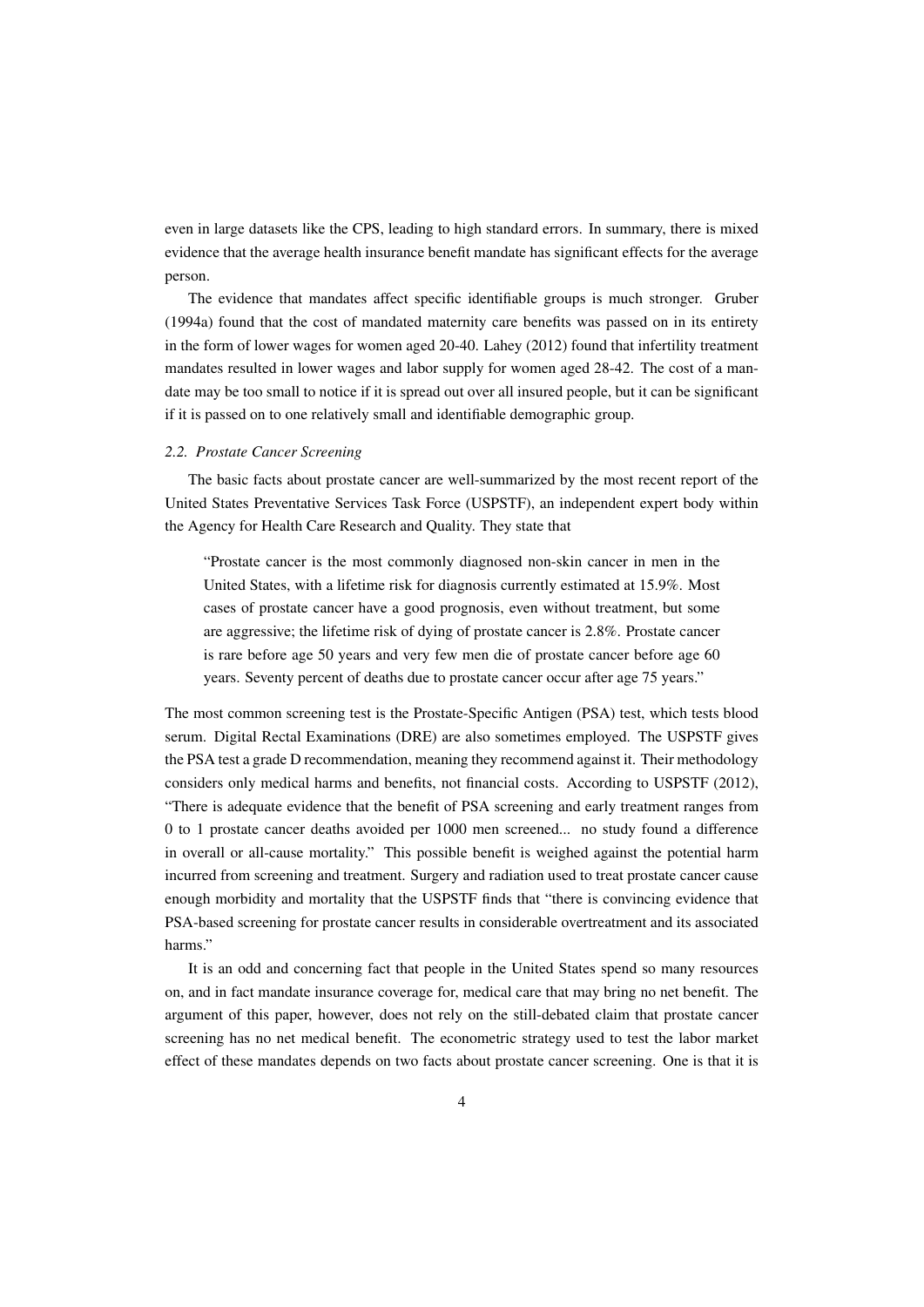primarily used by one demographic group, men over age 50. This point should be beyond dispute: prostate cancer affects only men, the vast majority of prostate cancer diagnoses and deaths are in men over age 50, and even the more pro-PSA-testing guidelines from the American Cancer Society recommend possible screening only for men over age 50. The other fact about prostate cancer screening necessary for this paper's argument is that screening is expensive enough for insurers and employers to notice and care about.

This may not be so obvious, since the PSA test is simple blood work, and Medicare only pays about \$30 per test. However, the test can lead to additional treatments that would not have occured otherwise. According to USPSTF (2012), "Over 10 years, approximately 15% to 20% of men will have a PSA test result that triggers a biopsy." Mitchell (2012) finds that in 2005 Medicare paid approximately \$900 per prostate biopsy (including pathology lab services). This screening also leads to prostate cancer being treated earlier and more often; according to USP-STF (2012), "From 1986 through 2005, PSA-based screening likely resulted in approximately 1 million additional U.S. men being treated with surgery, radiation therapy, or both compared with the time before the test was introduced". This makes for an additional 50,000 cases of prostate cancer being treated every year. According to Jacobs et al. (2012), about 200,000 men are diagnosed with prostate cancer every year in the US, making screening-induced treatments 1/4 of the total.

According to Surveillance Epidemiology and End Results (SEER) data summarized by Howlader et al. (2013) the 50-64 age group accounts for 40% of prostate cancer diagnoses. Assuming that the age of the screening-induced cases matches that of the general prostate cancer population, this means 20,000 men age 50-64 are diagnosed with prostate cancer annually as a result of PSA screening. Because prostate cancer is so slow-growing, men commonly have the disease for decades before dying of another cause. From the perspective of an employer, screening may result in payments for surgery or radiation treatment now that otherwise would have been put off for years, often past retirement. Roehrig et al. (2009) estimate that in 2005, medical total spending related to prostate cancer treatment was \$6.8 billion, or \$34,000 per new prostate cancer patient. Each year PSA testing leads to 20,000 addition prostate cancer diagnoses among men aged 50- 64; this represents  $0.1\%$  of the age group, making for an expected cost of \$34000 $*0.001 =$ \$34. Even combined with the costs of biopsies and and PSA tests, expenditures on prostate cancer are relative low.

This suggests that the direct monetary costs of prostate cancer may be dominated by lost time: absences due to attending screening and treatment, or early retirements due to receiving a cancer diagnosis.

# *2.3. Prostate Cancer Mandates*

Figure 1 shows when each state passed its prostate cancer mandate; blank states have not passed any prostate cancer mandate as of 2013. Figure 2 shows the number of US states with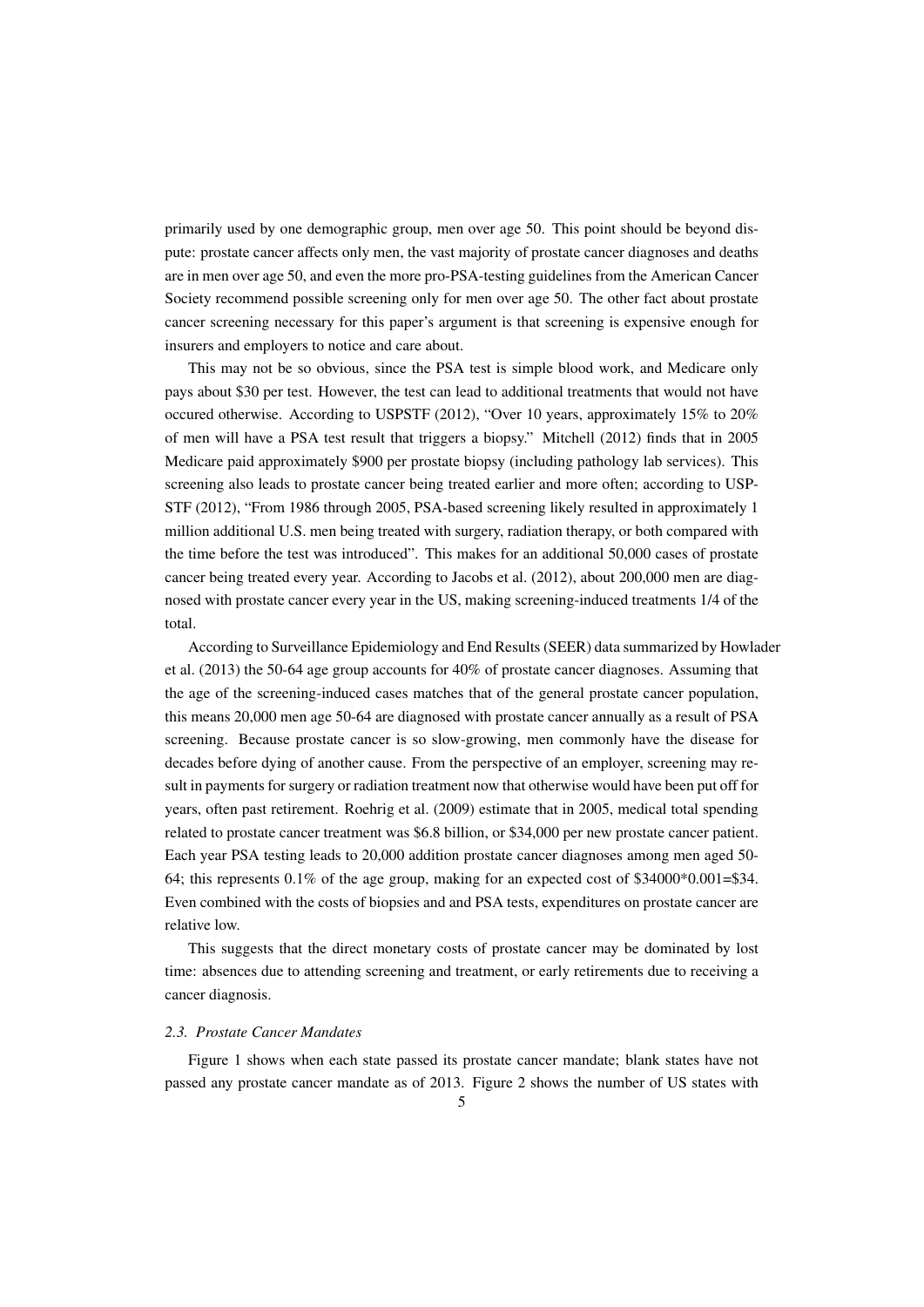

Figure 1: Date of Prostate Cancer Screening Mandate Passage in Each State

prostate cancer mandates in force over time. The steady upward trend is clear, with rapid growth in the mid-1990s. There is some variation in the specific language used in each state's mandate law. Most states mandate coverage for men over age 50 and for men over age 40 who are in highrisk categories, while some simply mandate coverage for everyone. Many states specifically mention that they are mandating the Prostate-Specific Antigen test, some specify this as well as another test, and some do not specify the screening technique. Given that prostate cancer screening is mainly sought by men over age 50 in any case, this variation in state laws does not seem to be enough to require different codings of the mandate variable in the main regressions.

# 3. Data and Identification Strategy

#### *3.1. Data Sources*

Data on the passage of mandates was gathered from several sources. The Blue Cross Blue Shield Association releases an annual report, "State Legislative Healthcare and Insurance Issues," which includes information on which health insurance benefit mandates are in force in each state. The National Council of State Legislatures maintains a database of states that have passed prostate cancer screening mandates, with a description of the specific components of each state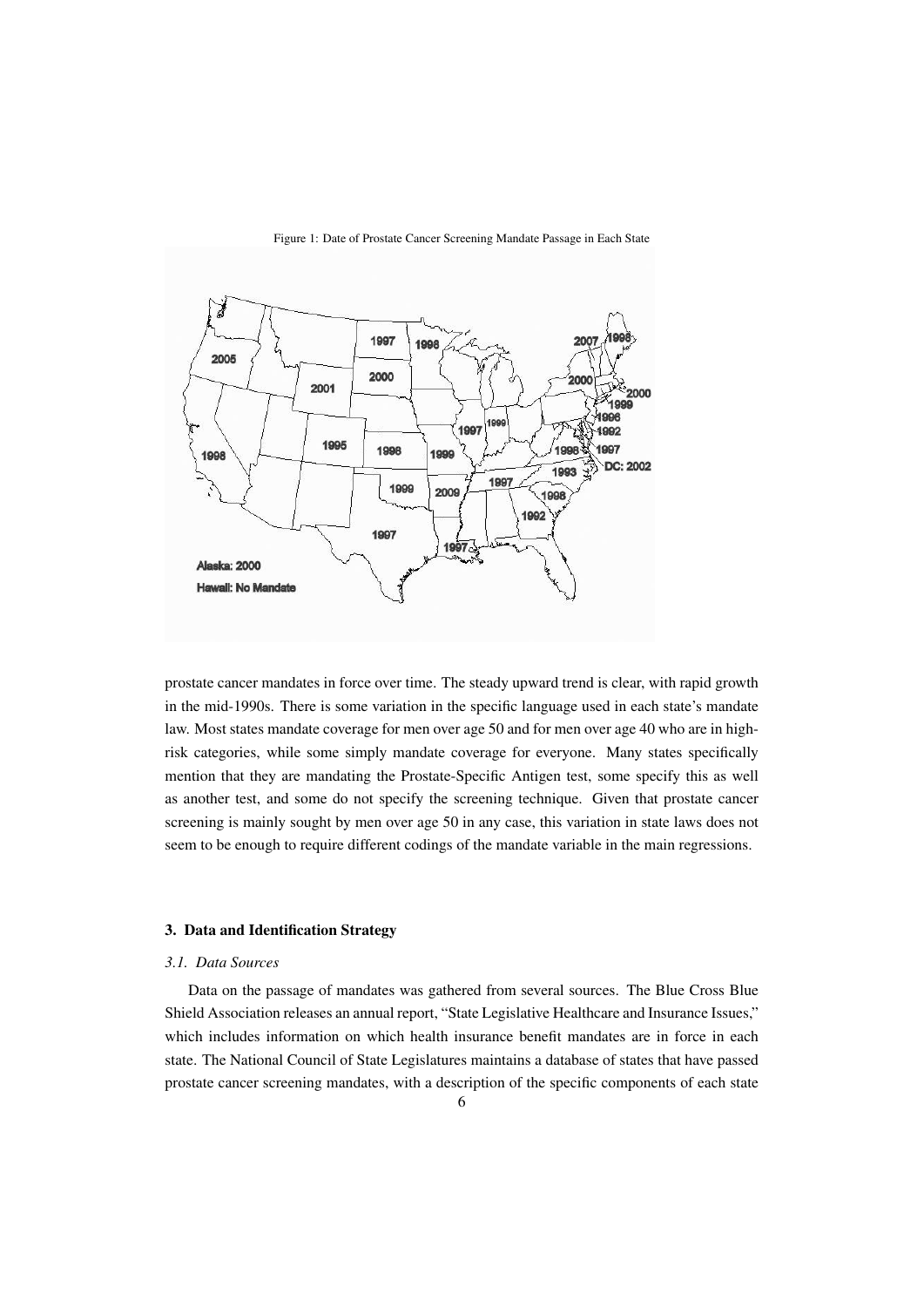

Figure 2: Number of States with Prostate Cancer Mandates by Year

law. The initial coding of the dummy variable for the passage of mandates was based on these two sources. When the BCBSA and NCSL were in conflict, Lexis Nexis was used to find the actual text of the state law and determine how to code the state.

All other data is from the Integrated Public Use Microdata Series release of the March Current Population Survey, compiled by King et al. (2010). There are 3.5 million observations covering every state and the District of Columbia from 1990 to 2009. Of these, 99,862 observations cover individuals most affected by the mandates (men between 50 and 64 years of age who live in states and years where a mandate is in effect). All three dependent variables are from IPUMS: employment, hourly wages, and a dummy for whether individuals have employer-provided health insurance. The health insurance and employment variables come directly from IPUMS. Hourly wages are imputed from other IPUMS variables by dividing total annual income by hours worked per week and weeks worked per year, and adjusting for inflation using the Consumer Price Index. Wage and health insurance regressions drop the self-employed and those with no income. The natural log of hourly wages is used for the regressions so that the coefficients can be interpreted as percentage changes.

Control variables include dummies for individual's age (*ageDum*36*i*−*ageDum*64*i*), race (*white<sup>i</sup>* and *blacki*), ethnicity (*hispanici*), education (*HighSchoolGrad<sup>i</sup>* and *CollegeGradi*), and marital status (*marriedi*). The hourly wage and employer-based insurance regressions also control for job characteristics: the size of the firm (*SmallFirm<sup>i</sup>* and *MidFirmi*) and whether the worker is in a union (*unioni*). The independent variables of interest for triple-difference regression are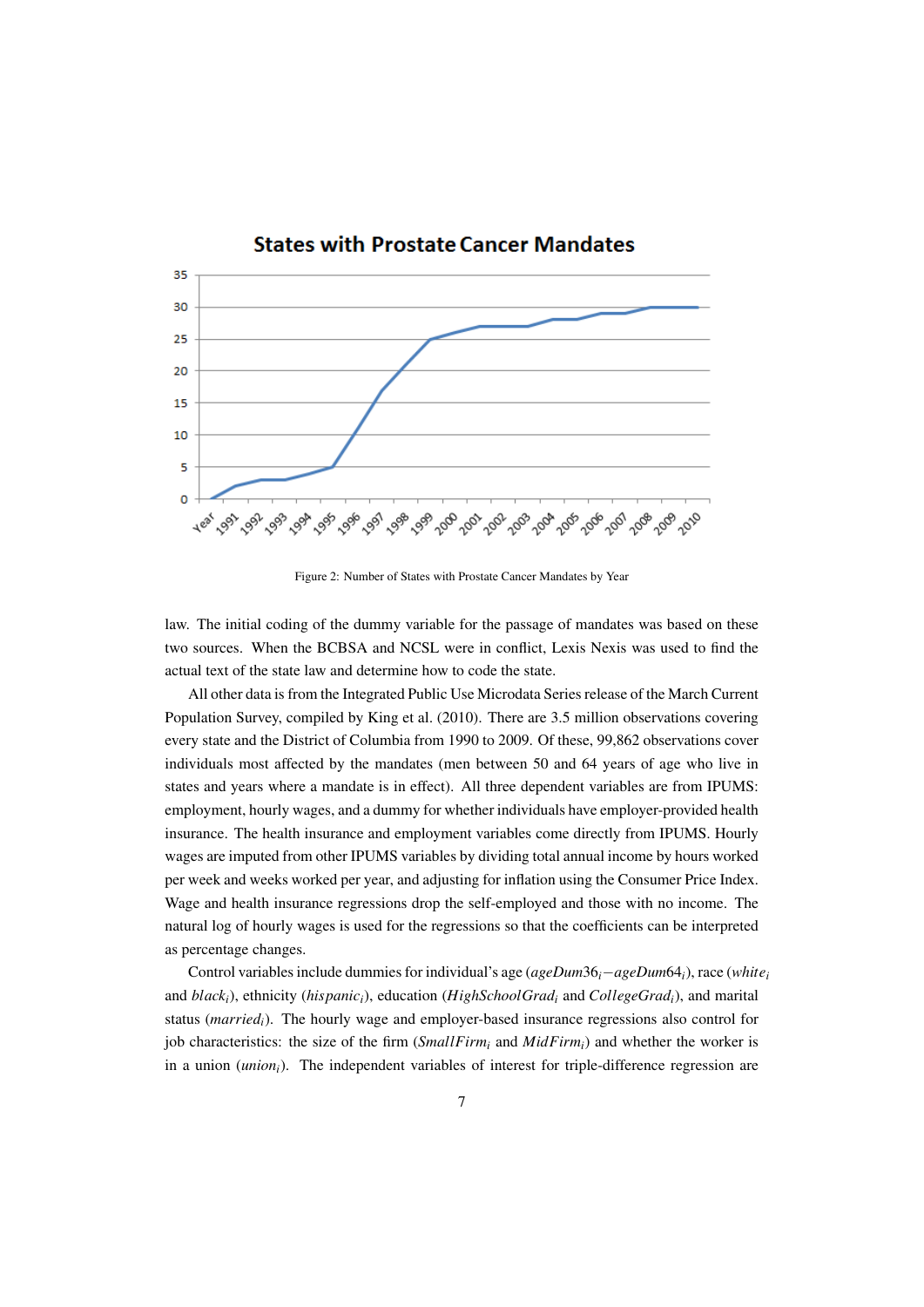dummy variables generated from the IPUMS data: these include a dummy for whether an individual is male (*Malei*), a dummy for whether he is over age 50 (*AgeGroupi*), and a dummy for whether his state has a prostate cancer mandate in effect  $(Mandate<sub>st</sub>)$ . The way that these variables and the interactions between them are used for triple-difference regression is explained in the next section.

#### *3.2. Triple-Difference Estimation*

The primary treatment group for prostate cancer screening mandates is men over age 50 in states that have passed mandates. In a DDD regression the control groups are represented by double interaction terms such as *Male<sup>i</sup>* ∗ *AgeGroup<sup>i</sup>* , and the treatment group of men over age 50 in states with mandates is represented by the triple interaction term *Mandatest* ∗*AgeGroup<sup>i</sup>* ∗ *Male<sup>i</sup>* . The treatment effect estimated is simply the coefficient of the triple interaction term.

The basic DDD regression equation is given by:

 $Y_{it}$  =  $\beta_1$ *Mandate*<sub>*st*</sub> \**AgeGroup*<sub>*i*</sub> \**Male*<sub>*i*</sub> +  $\beta_2$ *Mandate*<sub>*st*</sub> \* *Male*<sub>*i*</sub> + β3*Mandatest* ∗*AgeGroup<sup>i</sup>* +β4*Male<sup>i</sup>* ∗*AgeGroup<sup>i</sup>* +β5*Mandatest* +  $\beta_6 Male_i + \beta_7 AgeGroup_i + \beta_8X_i + \theta_t + \sigma_s + \varepsilon_{sti}$ 

Where  $Y_{it}$  is a variable measuring the outcomes of individual workers. Three different dependent variables  $Y_{it}$  are used in separate regressions: the natural log of hourly wages, a dummy indicating whether the individual is employed, and a dummy indicating whether the individual has employer-sponsored health insurance. The subscript *i* refers to individuals, *s* refers to states, and  $t$  refers to years. *Mandate*<sub>st</sub> is a dummy variable that is equal to 1 in states and years where mandates are in force and equal to 0 otherwise. *AgeGroup<sup>i</sup>* is a dummy variable set to 1 for individuals between 50 and 64 years old, and  $Male_i$  is a dummy set to 1 for men.  $X_i$  is a vector of control variables that can be observed for individuals. These controls include measures of age, race, ethnicity, education, and marital status. Controls in the wage and insurance regressions also include firm characteristics.  $\theta_t$  indicates fixed effects for each year, and  $\sigma_s$  indicates fixed effects for each state. The coefficient  $\beta_1$  gives the DDD estimate of the treatment effect, the change in the dependent variable for men over age 50 in states with mandates.

# 4. Results

Table 1 shows the results of the three main triple-difference regressions. *Male* ∗*AgeGroup* ∗ *Mandate* is the estimate of the treatment effect on the main treatment group. Its coefficients represent the effect of mandates on the hourly wages, employment, and chance of having employerprovided health insurance for men aged 50 to 64. Each coefficient can be interpreted as a per-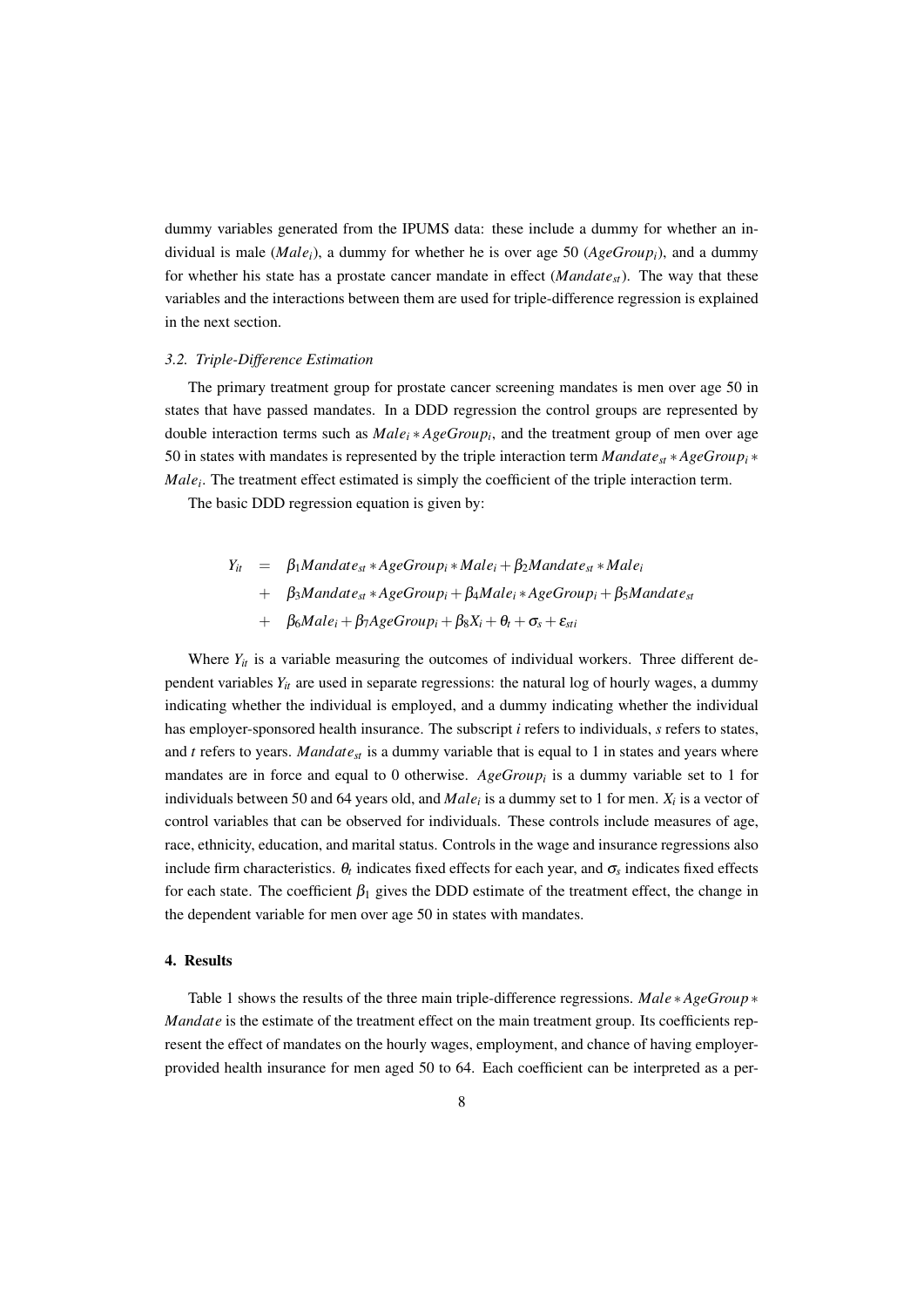|                             | ln(HourlyWage) | Employed    | <b>Employer Insures</b> |
|-----------------------------|----------------|-------------|-------------------------|
| $Male * AgeGroup * Mandate$ | $-0.028***$    | $-0.020***$ | $-0.007$ ***            |
|                             | (0.010)        | (0.006)     | (0.003)                 |
| Male * AgeGroup             | $0.055***$     | $-0.030***$ | $0.011***$              |
|                             | (0.005)        | (0.004)     | (0.002)                 |
| $Male * Mandate$            | $-0.018**$     | $0.013*$    | $-0.002$                |
|                             | (0.006)        | (0.007)     | (0.002)                 |
| $A geGroup * Mandate$       | $-0.001$       | $0.021***$  | $0.013***$              |
|                             | (0.007)        | (0.004)     | (0.002)                 |
| Mandate                     | 0.013          | $-0.007*$   | $-0.007**$              |
|                             | (0.0121)       | (0.004)     | (0.003)                 |
| AgeGroup                    | $0.225***$     | $-0.313***$ | $-0.053***$             |
|                             | (0.019)        | (0.005)     | (0.005)                 |
| Male                        | $0.271***$     | $0.131***$  | $0.015***$              |
|                             | (0.007)        | (0.004)     | (0.002)                 |
| <b>State Fixed Effects</b>  | yes            | yes         | yes                     |
| <b>Year Fixed Effects</b>   | yes            | yes         | yes                     |
| <b>Observations</b>         | 803,409        | 1,299,581   | 605,585                 |

Table 1: Basic Estimates of the Effect of Prostate Cancer Screening Mandates on labor Market Outcomes \*Indicates p-values less than 0.10 \*\*Indicates p-values less than 0.05 \*\*\*Indicates p-values less than 0.01; Values in parentheses are robust standard errors clustered by state. The coefficients for ln(Hourly Wage) are the results of an Ordinary Least Squares regression. The numbers reported for Employment and Employer Insurance are the marginal effects from a Logit regression, since the dependent variables are binary. Coefficients of demographic control variables are not shown (these include measures of age, race, ethnicity, education, and marital status for all regressions, as well as firm size and union membership in the wage and insurance regressions). The sample used is Americans aged 35-64. Person-level probability weights were used in all regressions to account for sampling bias.

centage change; for instance, the -0.028 coefficient for log wages can be interpreted as mandates causing a 2.8% reduction in the hourly wages of men over age 50.

The triple-difference regression estimates for the effect of prostate cancer mandates on the labor market outcomes of older men, therefore, are as follows: after the passage of a prostate cancer mandate, hourly wages decrease 2.8%, employment decreases 2.0%, and the chance of having employer-provided health insurance decreases 0.7%. Each result is significant at the 1% level. By contrast, the coefficient *Mandatest* gives an estimate of the effect of mandates on the general population. This effect is estimated to be much smaller and less significant.

Only data on individuals aged 35-64 was used in these regressions. Workers under 35 may not be a close control group for those over fifty, differing in unobserved ways. Individuals over age 64 have access to Medicare, so changes in the private insurance market will have a less clear effect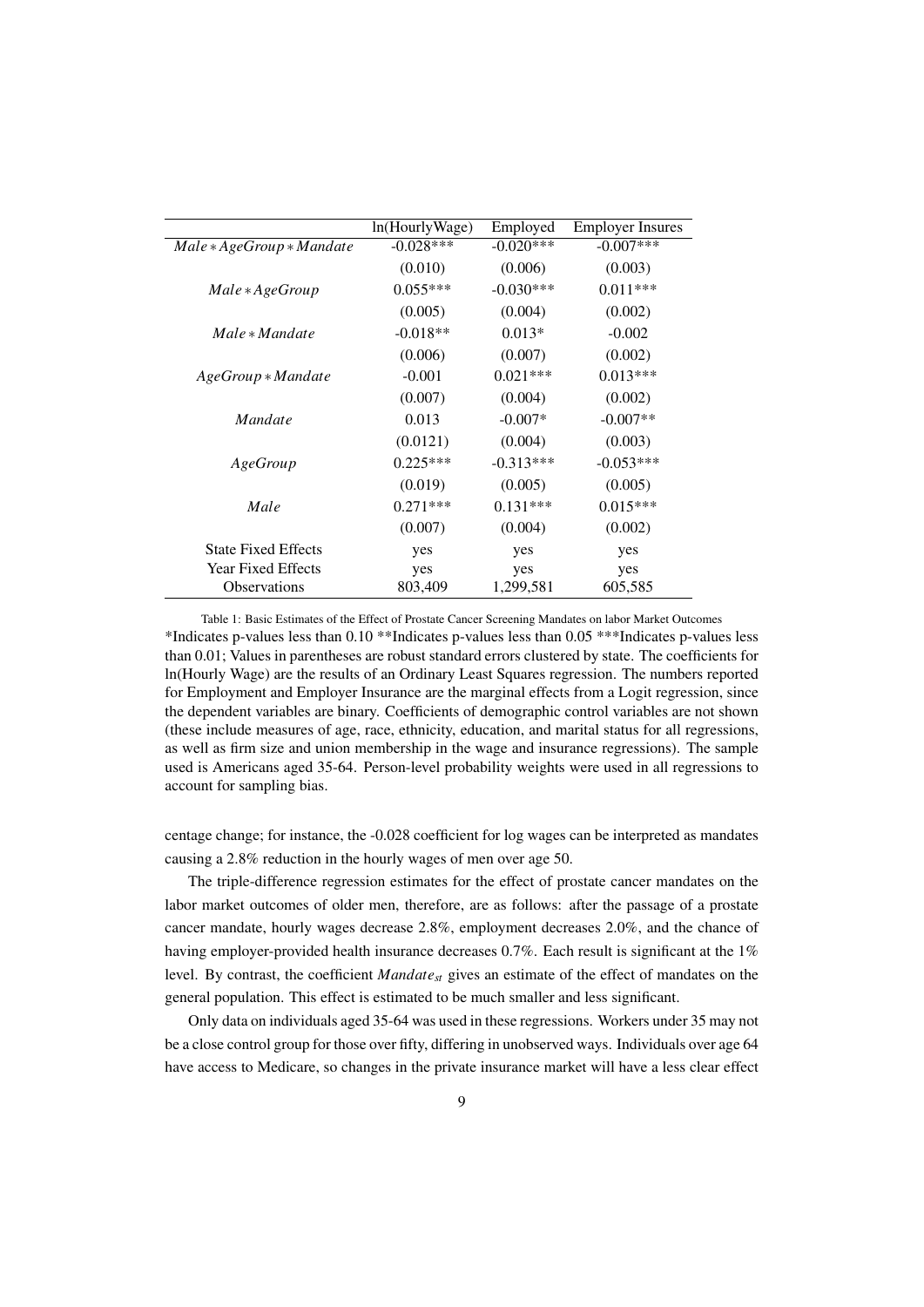on them. However, a robustness check described in section 4.2 shows that the results remain significant with various specifications of age. Self-employed workers are not included in the wage and insurance regressions. The data used begins in 1990, two years before the first mandate was passed, and extends to 2009, the year the most recent mandate was passed. Probability weights are used to reflect the likelihood that each individual was sampled, as is standard in research using survey data. State and year fixed effects were included in each regression to control for the possibility of labor market shocks specific to any state or year.

#### *4.1. Discussion and Welfare Analysis*

Gruber (1992) developed a framework for the welfare analysis of a mandated benefit, which he applied to find that women put a value on maternity care coverage equal to its cost, a framework also used by Lahey (2012). Figure 3 demonstrates the idea. Mandates raise the total cost of compensating workers by *C*. The demand curve in terms of money wages for workers affected by the mandate will shift left by  $C$ , as in the case of a tax. This results in wages falling to  $W_2$ . If workers place no value on the mandate, then their labor supply curve remains the same, so the reduction in demand leads to employment falling to *L*<sub>2</sub>. If instead workers value the mandate fully, their supply curve shifts right by the cost of the mandate *C*, balancing the shift in demand. This results in money wages falling to  $W_2'$ , but hours worked remaining steady. If workers value the mandate at cost then welfare is unchanged from before the mandate. If workers value the mandate below its cost *C*, welfare is reduced. The mandate functions like a tax equal to  $(1 - \alpha) * C$ , where  $\alpha$  is the worker's valuation of the mandate divided by its cost to employers. The left half of figure 3 represents the special case  $\alpha = 0$ , while the right half represents the special case where  $\alpha = 1$ .

With this theoretical framework in mind, the first question the empirical work answers is whether the mandate is large and binding enough to noticeably raise compensation costs, and so shift demand and lower money wages. This paper found that this is indeed the case for prostate cancer screening mandates, which lower the wages of men over age 50 by 2.8%. The second question the empirical work can answer is how workers value the mandate and so what happens to welfare. If they value the mandate at its cost, then they perceive no change in the value of their compensation, only in how it is composed (more in health benefits and less in wages). However, if the workers value the mandated benefit at less than its cost, then the value of their total compensation has decreased (they lose more in wages than they gain in health benefits), and their hours worked and welfare decrease as a result.

The fact that there was a 2% decrease in the employment of men over age 50 after the passage of a mandate shows that workers do not value prostate cancer screening mandates at cost, and that welfare was reduced in their labor market. This, along with the significant reduction in employer-based health insurance coverage after a mandate, suggests that prostate cancer screen-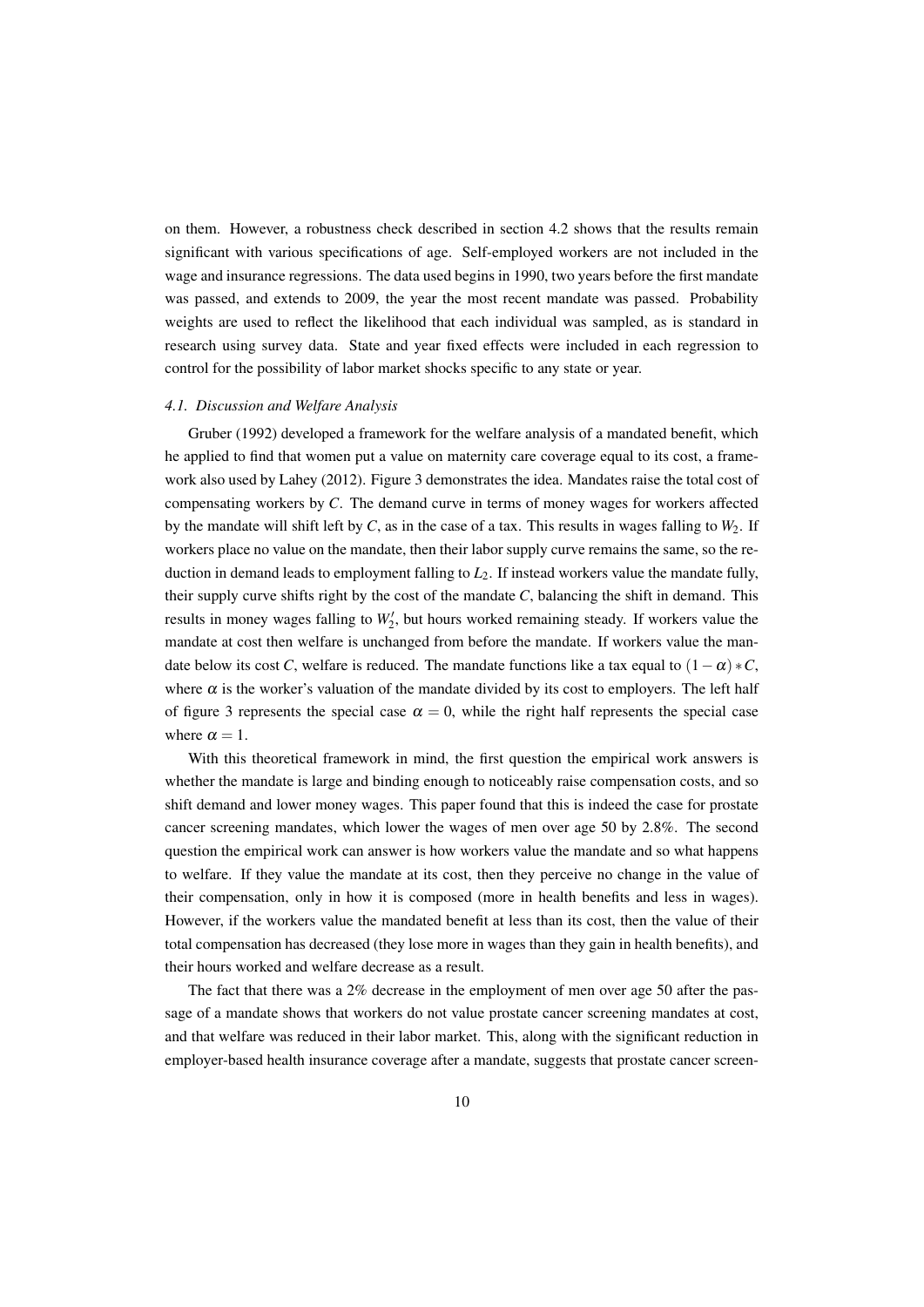

Figure 3: Labor Market Effects of Mandates with No Valuation vs Full Valuation

ing mandates are probably a poor policy, one which ends up hurting the very group it was intended to help.

However, there are two ways in which mandates could have better effects than these results seem to suggest. First, it is possible that men are incorrect to place such a low value on prostate cancer screening, and that the mandate actually improves their health enough to make them better off. But the medical research discussed in section 2 suggests otherwise: that men are probably correct in the low valuation they assign to screening. The mandates actually provide an excellent opportunity to study the disputed health effects of a marginal increase in screening; that question, however, is beyond the scope of this paper.

There is a second reason the broader welfare effects of the mandate may not be as bad as they may first appear, given the 2% drop in employment and the decrease in employer health insurance for men over age 50. The older men's jobs do not simply disappear; rather, so long as they are substitutes for other kinds of workers rather than complements, their place is taken by women and younger men. This paper found no significant effect of prostate cancer screening mandates on overall wages and employment for all workers (as measured by the coefficient of *Mandate<sub>st</sub>*), suggesting that men over 50 are in fact close substitutes for women and younger men.

The fact that other workers are substitutes for older men also helps to explain why the estimated effects of the mandate are so large. Difference-in-difference estimation does not measure the absolute change in the wages and employment of older men but rather the change *relative*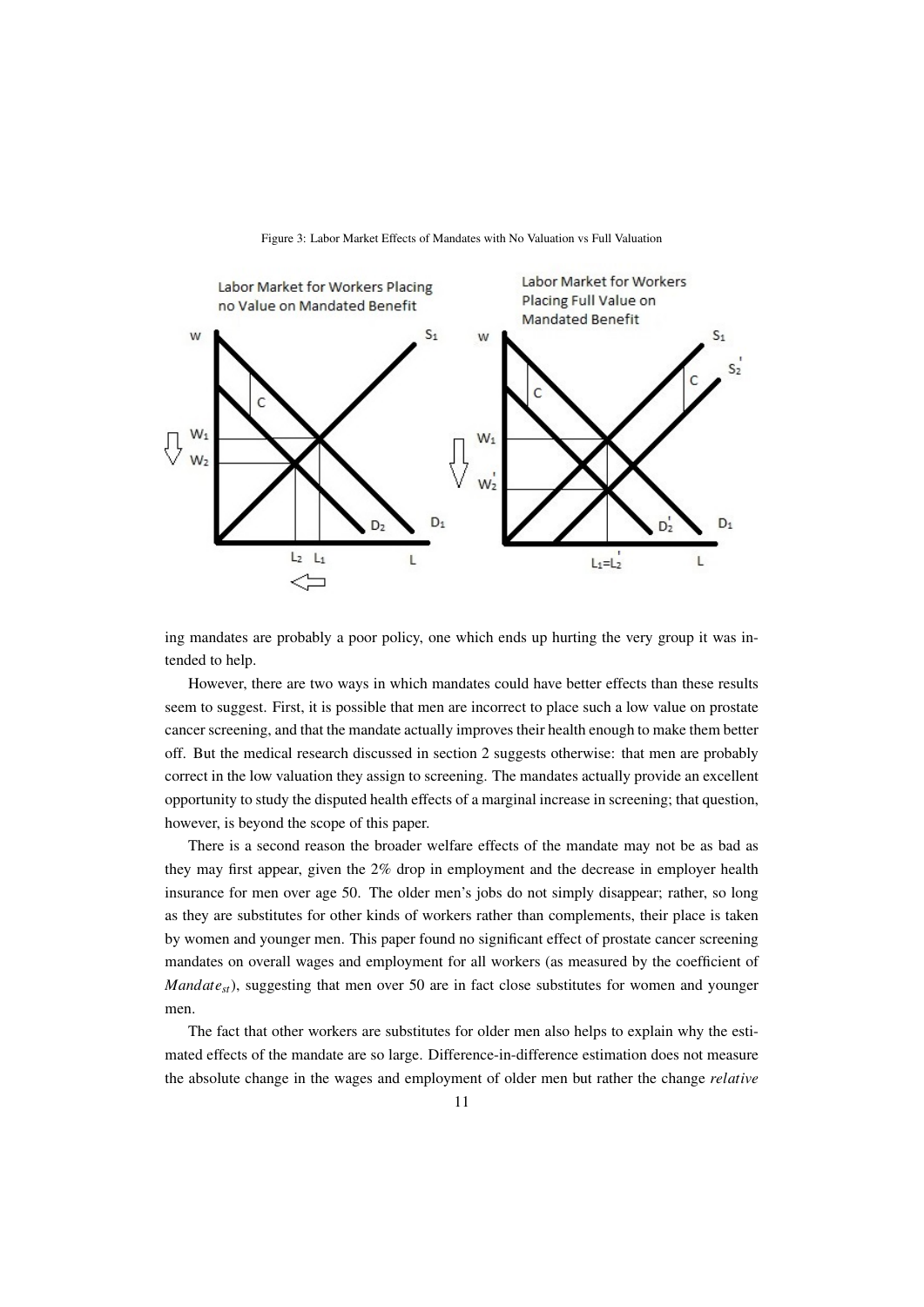to the comparison groups, the women and younger men whose wages and employment may increase following the mandate. The bulk of any negative welfare effect, then, likely comes from the decrease in the perceived value of compensation for the older men who kept their jobs, and from employers paying to make the transition to younger workers and women.

Further work using difference-in-difference estimation to study group-specific mandates must keep the possibility of complementary workers in mind. A paper could find no employment effect of mandates on the targeted group (as in Gruber (1994a)) either because there is no such effect, or because it is having an almost equal negative effect on the targeted workers and the complementary workers in the comparison group.

#### *4.2. Robustness*

# *4.2.1. Comparison Group*

This paper's triple-difference analysis has compared men aged 50-64 to women aged 50-64 and to men aged 35-49. It is possible that the results are sensitive to the choice of comparison group. Age 65 was chosen as an upper bound because it is the age when eligibility for Medicare begins, and age 35 was chosen as a lower bound because it provides an age group spanning 15 years to mirror those 50-64. However, it is possible that younger people or people with Medicare actually are appropriate comparison groups. Alternatively, it is possible that the original analysis used too broad a range of ages to provide good control groups. A sensitivity analysis of the ages included is shown in Table 2. The estimated magnitudes of the coefficients experience moderate changes as new age groups are added or removed, but in each specification the effect of mandates on the labor market outcomes of older men remains significant. This suggests that the results are robust to various choices of comparison group.

#### *4.2.2. Serial Correlation*

Bertrand et al. (2004) describe how difference-in-difference estimation can lead to statistically significant results much more often than is appropriate due to failures to account for autocorrelation. In fact, they find that uncorrected autocorrelation in difference-in-difference estimation can lead to false positives in as many as 62.5% of regressions. The critiques raised by Bertrand et al. (2004) are highly relevant to this analysis, since their focus was on other papers which also use DD techniques on Current Population Survey data covering many time periods. In response, this paper has already taken several steps to avoid the pitfalls described by Bertrand et al. (2004). First and most obviously, this paper uses triple-difference rather than double-difference estimation, and so has several close control groups. Second, clustered standard errors were used to account for serial correlation of outcomes within states. Bertrand et al. (2004) found that using standard errors clustered on states (and therefore allowing an arbitrary variance-covariance matrix) reduces the proportion of false positive findings of significance to only 1.3%. By using robust standard errors clustered on states, therefore, this paper deals with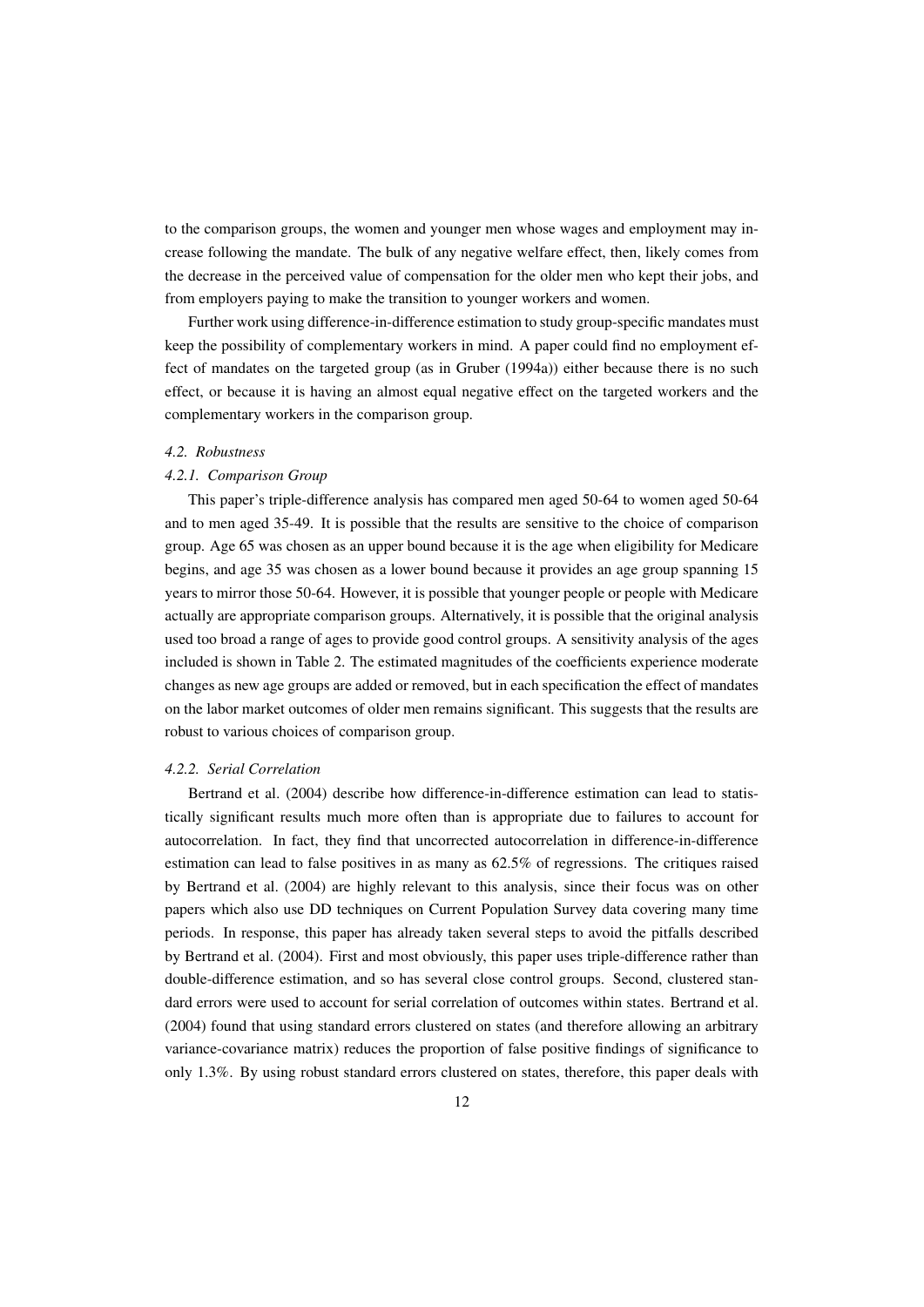|--|

|                       | ln(HourlyWage) | Employed    | <b>Employer Insures</b> |
|-----------------------|----------------|-------------|-------------------------|
| Ages 35-49, 50-64     | $-0.028***$    | $-0.020***$ | $-0.007***$             |
|                       | (0.010)        | (0.006)     | (0.003)                 |
| Ages 25-49, 50-64     | $-.036***$     | $-.015***$  | $-.009***$              |
|                       | (0.010)        | (0.006)     | (0.003)                 |
| Ages 40-49, 50-62     | $-.024***$     | $-.020***$  | $-.007*$                |
|                       | (0.008)        | (0.005)     | (0.004)                 |
| Ages 18-49, 50 and up | $-.037***$     | $-.011**$   | $-.010***$              |
|                       | (0.011)        | (0.005)     | (0.003)                 |

\*Indicates p-values less than 0.10 \*\*Indicates p-values less than 0.05 \*\*\*Indicates p-values less than 0.01; Values in parentheses are robust standard errors clustered by state. The coefficients for ln(Hourly Wage) are the results of an Ordinary Least Squares regression. The numbers reported for Employment and Employer Insurance are the marginal effects from a Logit regression, since the dependent variables are binary. Coefficients of control variables (including demographic controls, state and year fixed effects, and the terms needed for triple differencing) are not shown. Person-level probability weights were used in all regressions to account for sampling bias.

the Bertrand et al. (2004) critique of difference-in-difference work and drastically reduces the probability that the significance of the results is merely due to chance.

#### *4.2.3. Endogeneity*

| Table 3: Summary Statistics in 1990 for States Eventually Passing or Not Passing Mandate |                            |                               |  |
|------------------------------------------------------------------------------------------|----------------------------|-------------------------------|--|
|                                                                                          | <b>States with Mandate</b> | <b>States without Mandate</b> |  |
|                                                                                          | (29 States and DC)         | $(21 \text{ states})$         |  |
| Mean Age                                                                                 | 34.1                       | 35.1                          |  |
| Age 50-65                                                                                | 13.0%                      | 13.7%                         |  |
| Male                                                                                     | 48.7%                      | 48.6%                         |  |
| Mean Hourly Wage                                                                         | \$9.77                     | \$9.56                        |  |
| Mean Income                                                                              | \$18,014                   | \$16,959                      |  |
| <b>Employer Insures</b>                                                                  | 82.4%                      | 80.5%                         |  |

Survey probability weights were used in calculations of means to account for sampling bias. Top-coded incomes were omitted in the calculation of mean income. Dollars are 1990 values unadjusted for inflation.

Another possible concern is with endogeneity. The estimation strategy of this paper effectively assumes that mandates were passed randomly. The estimates would be biased if the passage of mandates is in fact caused by the differences in the proportion of men over age 50 or in labor market outcomes across states. A simple, informal test of endogeneity is to look for systematic differences in demographics between states with and without mandates. The results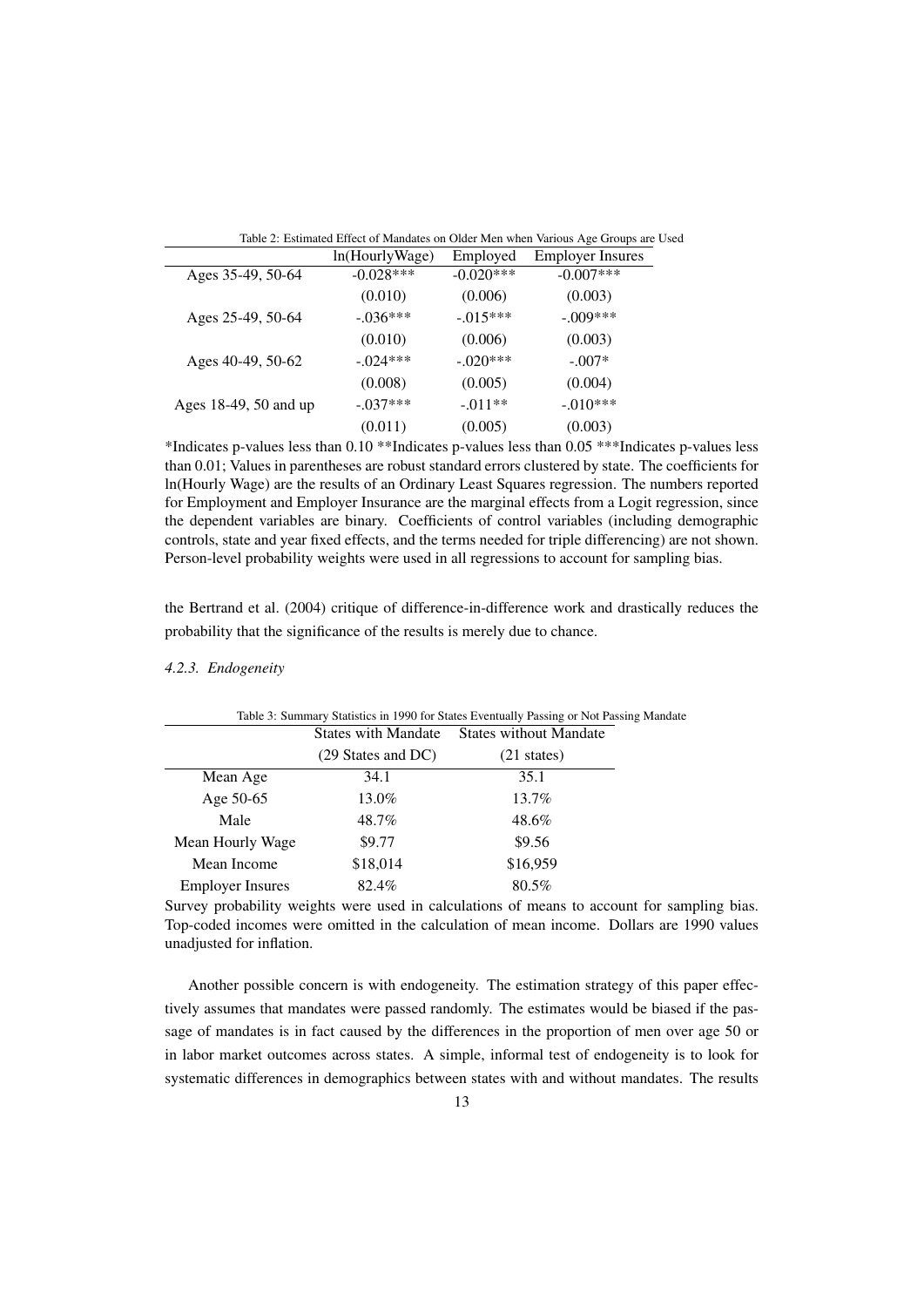of this comparison are shown in Table 3.

Overall, there seem to be small differences between the states that passed mandates and those that did not. States that passed mandates had a 1.9% higher rate of employer-based health insurance, which could indicate that more people in those states would benefit from a mandate. There is also a small difference in age between mandate and non-mandate states. However, the difference is in the opposite direction that one would expect if more people in the relevant interest groups lead states to pass mandates. States with prostate cancer mandates (which are intended to primarily benefit men over age 50) actually had a younger average population and fewer men age 50-65 as of 1990. It does not seem that demographic differences between states are large enough to cause major differences in the likelihood that a state would adopt a mandate. This informal comparison casts doubt on the possibility that endogeneity could be a major source of bias.

|                                   | ln(HourlyWage) | Employed   | <b>Employer Insures</b> |
|-----------------------------------|----------------|------------|-------------------------|
| Male * AgeGroup * Mandate         | $-.028**$      | $-.020***$ | $-.007***$              |
|                                   | (0.010)        | (0.006)    | (0.003)                 |
| Male * AgeGroup                   | $.055***$      | $-.030***$ | $.011***$               |
|                                   | (0.005)        | (0.004)    | (0.002)                 |
| $Male * Mandate$                  | $-.018***$     | $.012*$    | $-.002$                 |
|                                   | (0.006)        | (0.007)    | (0.003)                 |
| $A geGroup * Mandate$             | .001           | $.021***$  | $.013***$               |
|                                   | (0.007)        | (0.004)    | (0.002)                 |
| <i>Mandate</i>                    | $.015**$       | $-.007$    | $-.006**$               |
|                                   | (0.007)        | (0.005)    | (0.003)                 |
| AgeGroup                          | $0.225***$     | $-.313***$ | $-.053***$              |
|                                   | (0.019)        | (0.005)    | (0.005)                 |
| Male                              | $.271***$      | $.131***$  | $.015***$               |
|                                   | (0.007)        | (0.004)    | (0.002)                 |
| <b>State Fixed Effects</b>        | yes            | yes        | yes                     |
| <b>Year Fixed Effects</b>         | yes            | yes        | yes                     |
| <b>State-Specific Time Trends</b> | yes            | yes        | yes                     |
| <b>Observations</b>               | 803,409        | 1,299,581  | 605,585                 |

# Table 4: Results with State-Specific Time Trends

\*Indicates p-values less than 0.10 \*\*Indicates p-values less than 0.05 \*\*\*Indicates p-values less than 0.01; Values in parentheses are robust standard errors clustered by state. The coefficients for ln(Hourly Wage) are the results of an Ordinary Least Squares regression. The numbers reported for Employment and Employer Insurance are the marginal effects from a Logit regression, since the dependent variables are binary. Coefficients of demographic control variables are not shown (these include measures of age, race, ethnicity, education, and marital status for all regressions, as well as firm size and union membership in the wage and insurance regressions). The sample used is Americans aged 35-64. Person-level probability weights were used in all regressions to account for sampling bias.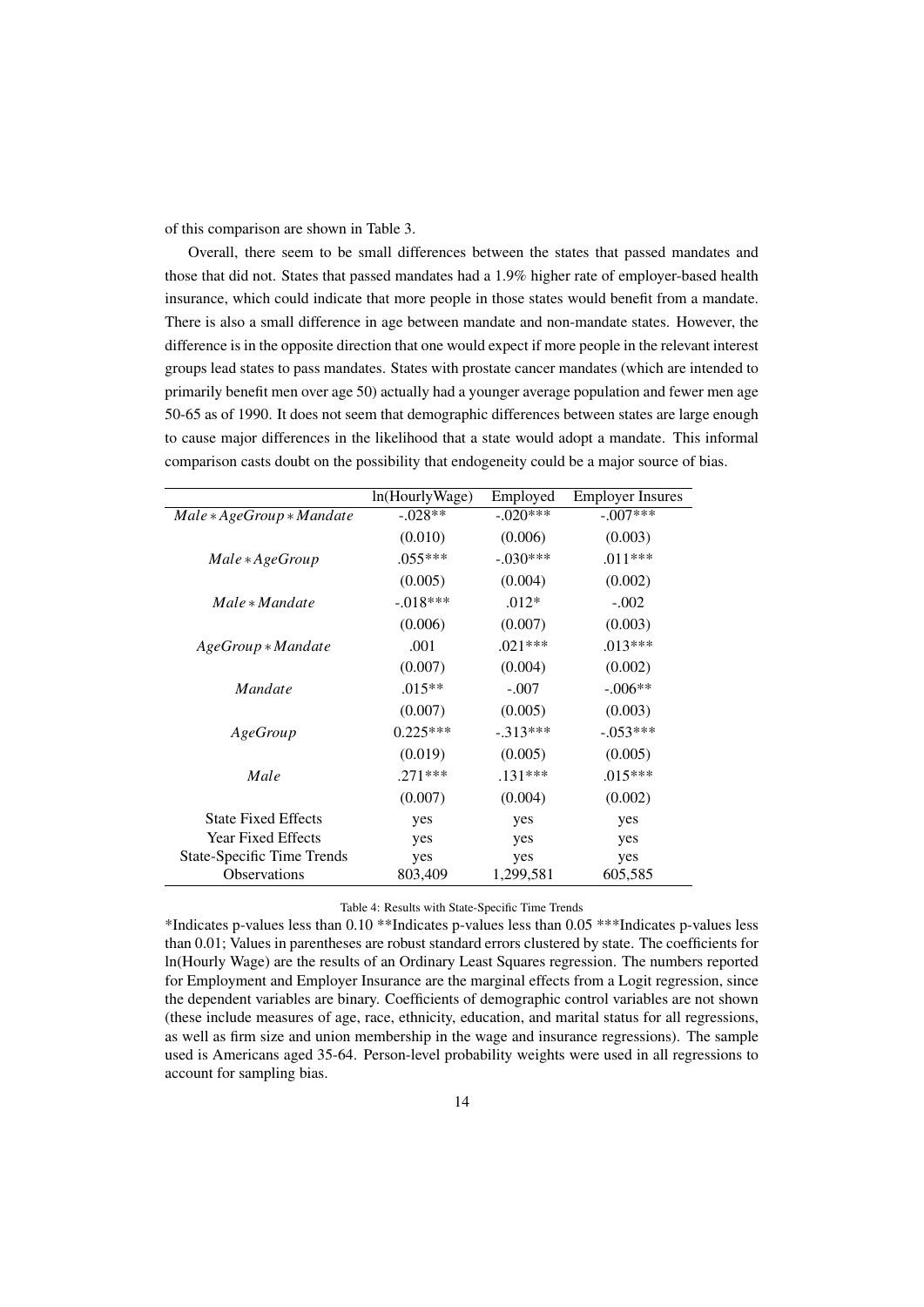A slightly more formal method of assessing endogeneity is to include state-specific time trends in the main regressions, in addition to the state and year fixed effects already included. This allows for the fact that states may have already had a certain trend in wages, employment and employer-based health insurance before the passage of a mandate. Controlling for statespecific time trends should prevent the estimation from attributing to mandates what was really a pre-existing trend. The results of this exercise are shown in Table 4. The inclusion of statespecific time trends causes only very slight changes to the magnitude and significance of the coefficients.

Another way of investigating the potential endogeneity problem is to examine the leading and lagged effects of the mandate laws, as Autor (2003) did for unjust dismissal laws. Angrist and Pischke (2009) describe how to perform a kind of Granger test on a difference-in-difference specification. If the mandates are estimated to cause significant changes before they are actually adopted, it would suggest that the results found in this paper are simple pre-trends falsely attributed to the mandates. In general we expect causes to happen before effects, though it is possible that employers could respond today to prepare for a law they expect to be passed next year. Table 5 shows the estimated effects of mandates in the years before and after they are passed.

This test shows no significant evidence of a pre-trend where effects occur before their supposed cause, suggesting that there is no endogeneity problem nor any reaction in anticipation of the passage of a mandate. The test also shows that mandates have both an immediate and a persistent effect on employment. The estimated effect of the mandate on men over age 50 is significant in each year, and has a magnitude very close to the original estimate in the main specification. The test shows only a delayed effect on wages and insurance though, suggesting that they are somewhat sticky. The mandate has no significant effect on wages in the year it is passed or in the two years afterward, but does have a significant effect in the third and all subsequent years.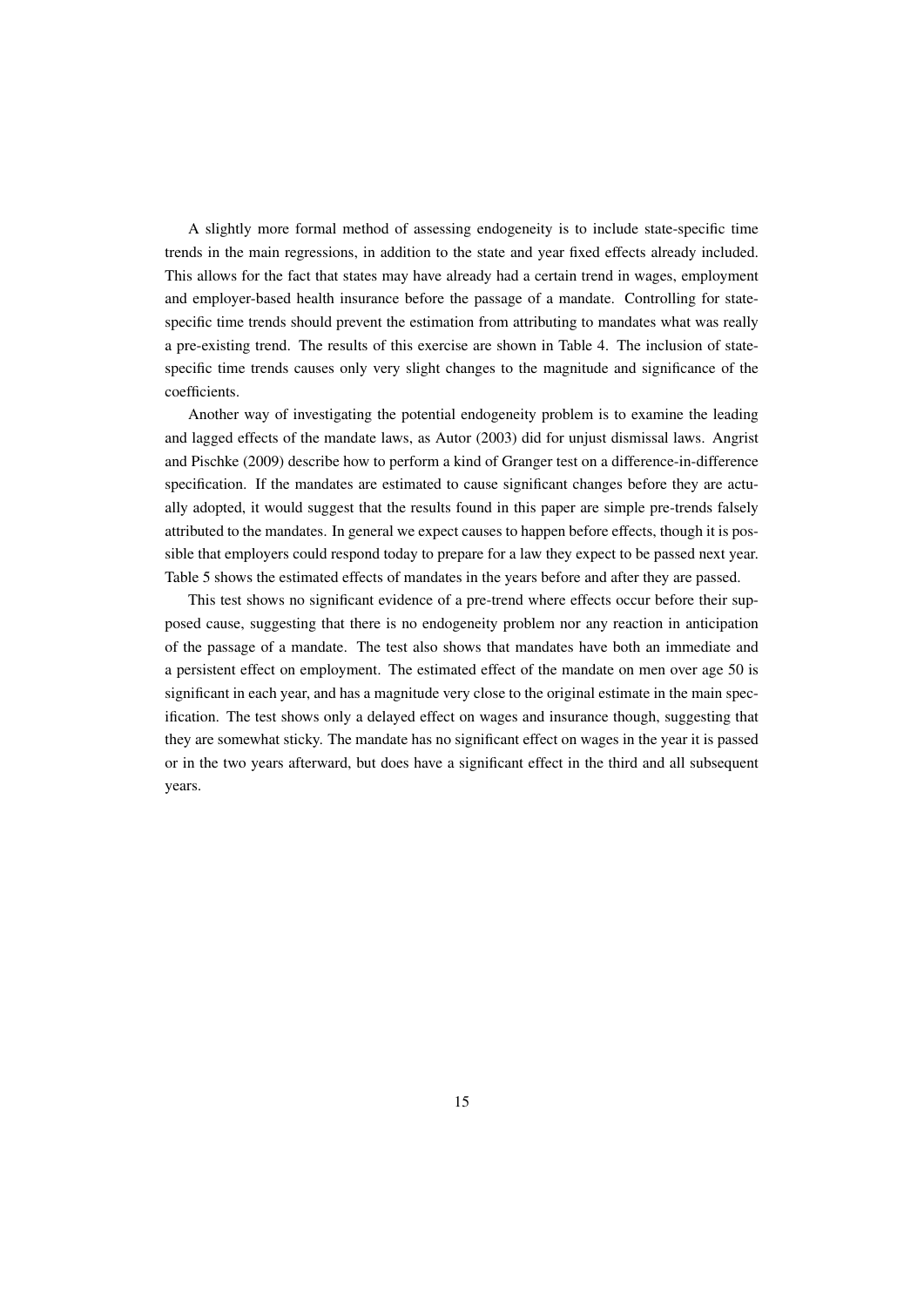|                                     | Table 5: Leads and Lags Test |            |                         |
|-------------------------------------|------------------------------|------------|-------------------------|
|                                     | ln(HourlyWage)               | Employed   | <b>Employer Insures</b> |
| $Male * Age * Mandate_{t-2}$        | .005                         | $.009*$    | $.007**$                |
|                                     | (0.017)                      | (0.005)    | (0.004)                 |
| $Male * Age * Mandate_{t-1}$        | .007                         | .010       | .006                    |
|                                     | (0.017)                      | (0.010)    | (0.006)                 |
| $Male * Age * Mandate_t$            | .012                         | $-.019**$  | $-.006$                 |
|                                     | (0.017)                      | (0.007)    | (0.006)                 |
| $Male * Age * Mandate_{t+1}$        | .018                         | $-.016**$  | $-.007$                 |
|                                     | (0.017)                      | (0.008)    | (0.006)                 |
| $Male * Age * Mandate_{t+2}$        | $-.008$                      | $-.021***$ | $-.011**$               |
|                                     | (0.019)                      | (0.007)    | (0.005)                 |
| $Male * Age * Mandate_{t+3forward}$ | $-.037***$                   | $-.019***$ | $-.005**$               |
|                                     | (0.011)                      | (0.006)    | (0.003)                 |

\*Indicates p-values less than 0.10 \*\*Indicates p-values less than 0.05 \*\*\*Indicates p-values less than 0.01; Values in parentheses are robust standard errors clustered by state. Law change dummies *Male* ∗*Age* ∗ *Mandate* from *t* −2 to *t* +2 are equal to one for only one year each, but *t* +3 is equal to one in every year beginning with the third year after adoption. The coefficients for ln(Hourly Wage) are the results of an Ordinary Least Squares regression. The numbers reported for Employment and Employer Insurance are the marginal effects from a Logit regression, since the dependent variables are binary. Coefficients of control variables (including demographic controls, state and year fixed effects, and the terms needed for triple differencing) are not shown. Person-level probability weights were used in all regressions to account for sampling bias.

# 5. Conclusion

I find that prostate cancer mandates lead to statistically and economically significant declines in employment, wages, and insurance coverage for men over age 50. One lesson to take from this is that there are costs to health insurance benefit mandates, and that sometimes these costs fall precisely on those whom the mandate is intended to help. If mandated benefits increase costs to employers, they respond quickly by reducing other parts of the compensation package and substituting to mandate-exempt workers. A broader point is that prostate cancer mandates are one more example of labor market distortions caused by employer-provided health insurance. If health care were provided primarily through individual insurance, whether public or private, then mandates may result in inefficiently high medical spending but would not distort labor markets. But in the current US employer-based system, mandates may still lead to inefficiently high medical spending while also distorting labor markets. This paper demonstrates how prostate cancer mandates can distort the labor market for men over age 50. Prostate cancer treatment is only a small fraction of all medical care, but it demonstrates a general trend wherein employers are pushed away from any person or group predicted to have high health costs.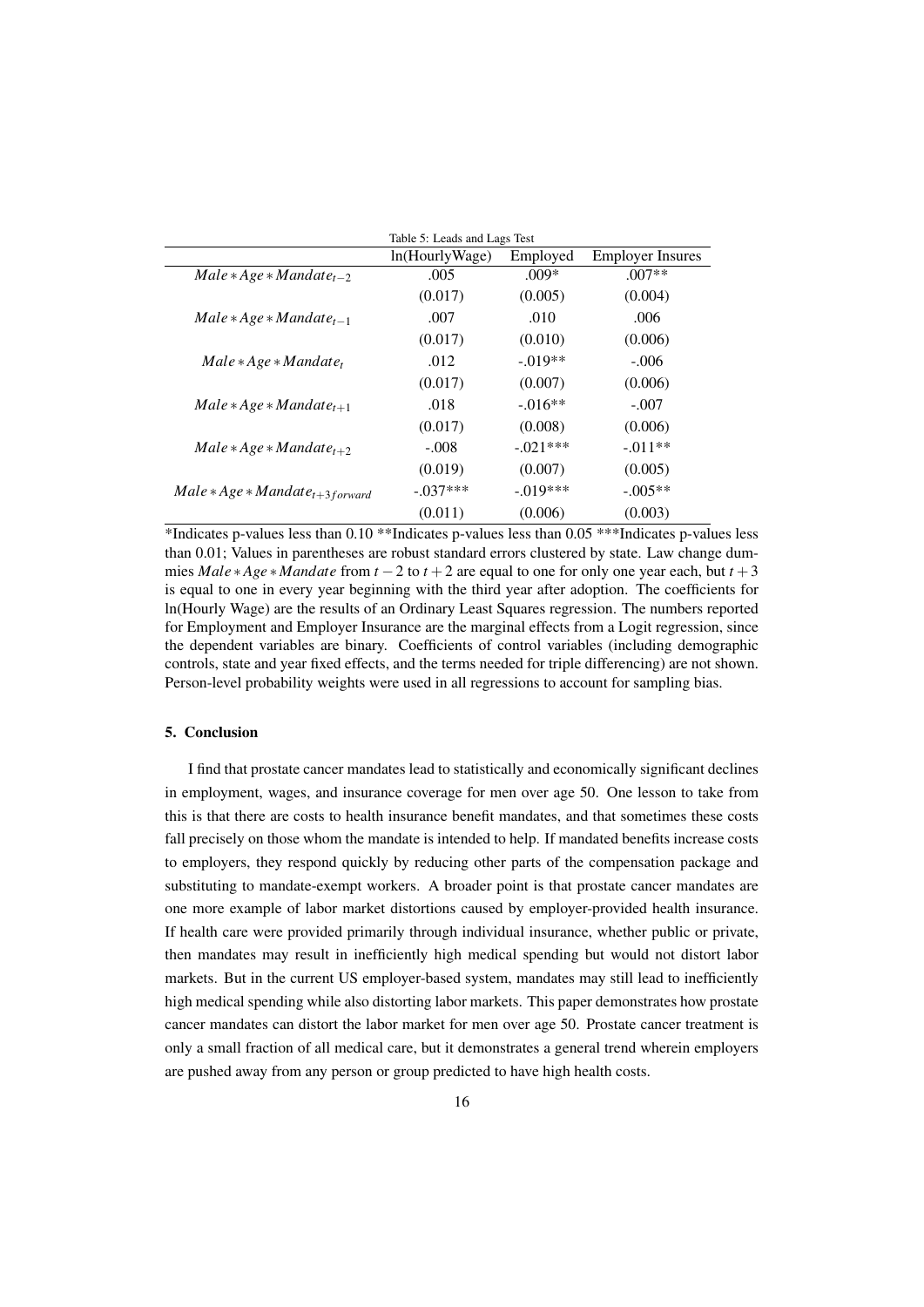#### References

Joshua Angrist and Jorn-Steffen Pischke. *Mostly Harmless Econometrics*. Princeton University Press, 2009.

- David H. Autor. Outsourcing at will: The contribution of unjust dismissal doctrine to the growth of employment outsourcing. *Journal of Labor Economics*, 21(1):pp. 1–42, 2003. ISSN 0734306X. URL http://www.jstor.org/stable/10.1086/344122.
- James Bailey. The effect of health insurance benefit mandates on premiums. *Eastern Economic Journal*, AOP:1–9, 2013. URL http://www.palgrave-journals.com/eej/journal/vaop/ncurrent/abs/eej201316a.html.
- Marianne Bertrand, Esther Duflo, and Sendhil Mullainathan. How much should we trust differences-in-differences estimates? *The Quarterly Journal of Economics*, 119(1):249–275, 2004. doi: 10.1162/003355304772839588. URL http://qje.oxfordjournals.org/content/119/1/249.abstract.
- John Bound, Michael Schoenbaum, Todd R. Stinebrickner, and Timothy Waidmann. The dynamic effects of health on the labor force transitions of older workers. Labour Economics, namic effects of health on the labor force transitions of older workers. 6(2):179 – 202, 1999. ISSN 0927-5371. doi: 10.1016/S0927-5371(99)00015-9. URL http://www.sciencedirect.com/science/article/pii/S0927537199000159.
- Thomas C. Buchmueller, John DiNardo, and Robert G. Valletta. The effect of an employer health insurance mandate on health insurance coverage and the demand for labor: Evidence from hawaii. *American Economic Journal: Economic Policy*, 3(4):25–51, September 2011. doi: 10.1257/pol.3.4.25. URL http://www.aeaweb.org/articles.php?doi=10.1257/pol.3.4.25.
- Victoria Craig Bunce and JP Wieske. Health insurance mandates in the states 2010 Technical report Council for Affordable Health Insurance 2011 IIRL Technical report, Council for Affordable Health Insurance, 2011. http://www.cahi.org/cahi\_contents/resources/pdf/MandatesintheStates2010.pdf.
- Attila Cseh. Labor market consequences of state mental health parity mandates. *Forum for Health Economics and Policy*, 11(2):1–32, 2008.
- Stephan F Gohmann and Myra McCrickard. The effect of state mandates on health insurance premiums. *The Journal of Private Enterprise*, 24(2):59–73, 2009. URL http://journal.apee.org/index.php?title=Spring2009\_5.
- Jonathan Gruber. The efficiency of a group-specific mandated benefit: Evidence from health insurance benefits for maternity. Working Paper 4157, National Bureau of Economic Research, September 1992. URL http://www.nber.org/papers/w4157.
- Jonathan Gruber. The incidence of mandated maternity benefits. *The American Economic Review*, 84(3):pp. 622–641, 1994a. ISSN 00028282. URL http://www.jstor.org/stable/2118071.
- Jonathan Gruber. State-mandated benefits and employer-provided health insurance. *Journal of Public Economics*, 55(3):433 – 464, 1994b. ISSN 0047-2727. doi: 10.1016/0047-2727(93)01407-2. URL http://www.sciencedirect.com/science/article/pii/0047272793014072.
- N Howlader, AM Noone, M Krapcho, J Garshell, N Neyman, SF Altekruse, CL Kosary, M Yu, J Ruhl, Z Tatalovich, H Cho, A Mariotto, DR Lewis, HS Chen, EJ Feuer, and KA Cronin. Seer cancer statistics review, 1975-2010. Technical report, National Cancer Institute, 2013. URL http://seer.cancer.gov/csr/1975\_2010/.
- Bruce L. Jacobs, Yun Zhang, Ted A. Skolarus, and Brent K. Hollenbeck. Growth of high-cost intensity-modulated radiotherapy for prostate cancer raises concerns about overuse. *Health Affairs*, 31(4):750–759, 2012. doi: 10.1377/hlthaff.2011.1062. URL http://content.healthaffairs.org/content/31/4/750.abstract.
- Gail A. Jensen and Jon R. Gabel. State mandated benefits and the small firm's decision to offer insurance. *Journal of Regulatory Economics*, 4:379–404, 1992. ISSN 0922-680X. URL http://dx.doi.org/10.1007/BF00134929. 10.1007/BF00134929.
- Gail A. Jensen and Michael A. Morrisey. Employer-sponsored health insurance and mandated benefit laws. *The Milbank Quarterly*, 77(4):pp. 425–459, 1999. ISSN 0887378X. URL http://www.jstor.org/stable/3350570.
- Robert Kaestner and Kosali Ilayperuma Simon. Labor market consequences of state health insurance reg-<br>ulation. Industrial and Labor Relations Review, 56(1):pp. 136-159, 2002. ISSN 00197939. URL ulation. *Industrial and Labor Relations Review*, 56(1):pp. 136–159, 2002. ISSN 00197939. URL http://www.jstor.org/stable/3270653.
- Miriam King, Steven Ruggles, J. Trent Alexander, Sarah Flood, Katie Genadek, Matthew B. Schroeder, Brandon Trampe, and Rebecca Vick. Integrated public use microdata series, current population survey: Version 3.0. [machine-readable database]. Technical report, Minneapolis: University of Minnesota, 2010. URL http://cps.ipums.org/cps/index.shtml.
- Amanda E. Kowalski, William J. Congdon, and Mark H. Showalter. State health insurance regulations and the price of high-deductible policies. *Forum for Health Economics & Policy*, 11(2):8, 2008. URL http://ideas.repec.org/a/bpj/fhecpo/v11y2008i2n8.html.
- Joanna N. Lahey. The efficiency of a group-specific mandated benefit revisited: The effect of infertility mandates. *Journal of Policy Analysis and Management*, 31(1):63–92, 2012. ISSN 1520-6688. doi: 10.1002/pam.20616. URL http://dx.doi.org/10.1002/pam.20616.
- Tracey A. LaPierre, Christopher J. Conover, James W. Henderson, J. Allen Seward, and Beck A. Taylor. Estimating the